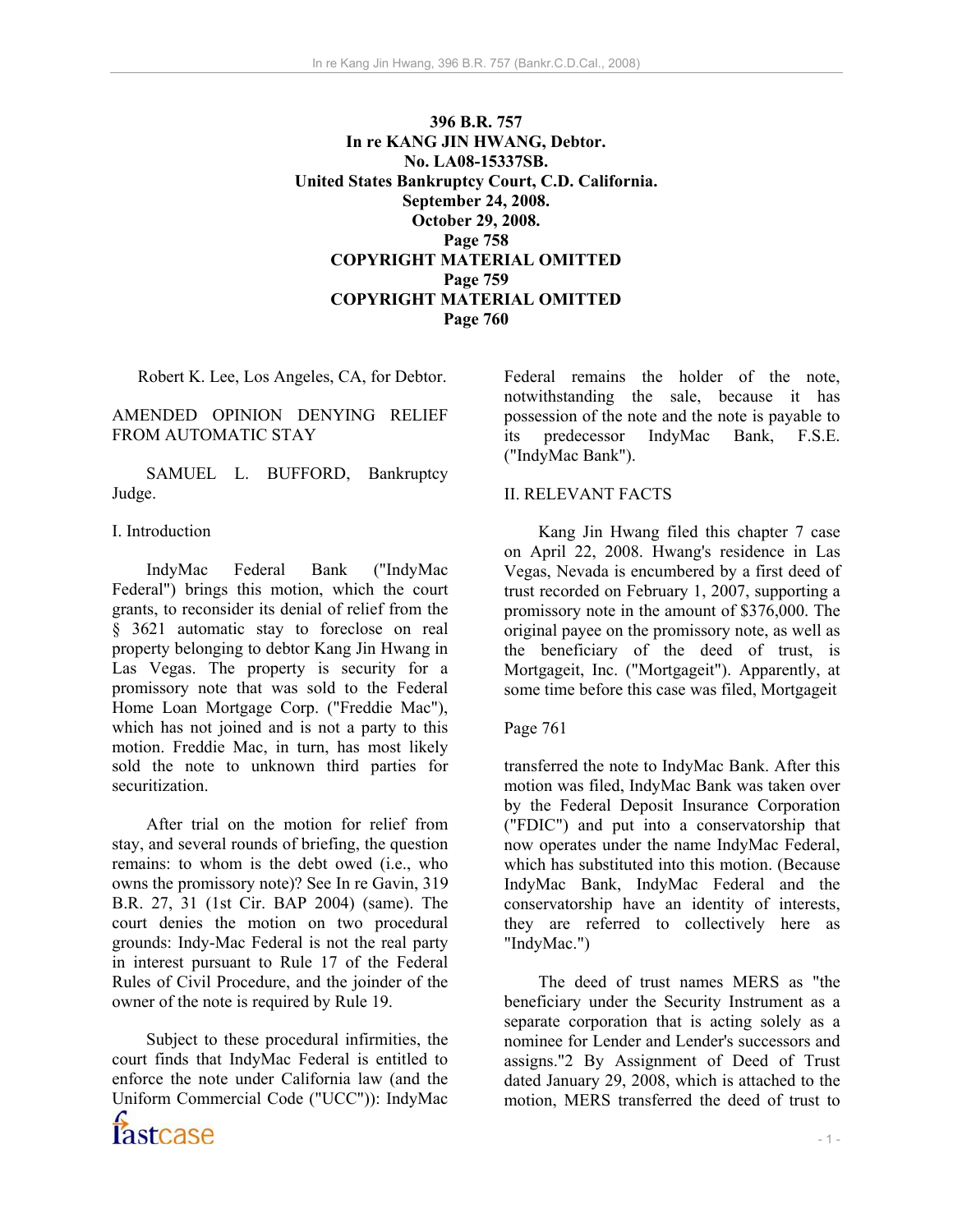IndyMac. Thus, MERS is no longer a party in interest as to this loan.

 IndyMac sold the note to unidentified "investors" through Freddie Mac, apparently at some time prior to the filing of this bankruptcy case. Most likely, Freddie Mac sold the note into a securitization trust.3 IndyMac does not know who owns the note today, although it still has possession of the note and there is nothing on the note to indicate that it has been transferred. Neither Freddie Mac nor any of the investors has joined in this motion. In addition, IndyMac has failed to provide any documents showing its sale of the note or its status as a servicing agent for the note's new owner.

 IndyMac filed this motion for relief from the automatic stay on May 23, 2008, and set it for hearing on June 24. The motion included a declaration by Erica A. Johnson-Sect, an IndyMac vice president, providing the factual grounds for the motion. Copies of the promissory note and the deed of trust are attached to her declaration. Pursuant to Local Rule  $9013-1(a)(13)(A)$ , the court issued an order on June 10 requiring that IndyMac bring to court each declarant for whom a declaration had been submitted in support of its motion, for the purpose of presenting testimony to support the declaration 4

 Erica A. Johnson-Sect, a Vice President of IndyMac, testified at the trial on this motion on July 15, 2008,5 and brought the original note to court. While the court was satisfied with the declarant's testimony on the accuracy of the payment records, she testified that IndyMac no longer owned the note, but had sold it to investors through Freddie Mac. The court finds her testimony credible on this point.

 Ms. Johnson-Sect also testified that IndyMac has brought this motion as the duly

# Page 762

authorized servicing agent for the new owner of the note. The court disbelieves this testimony, particularly in view of (a) her testimony that she does not know who owns the note at the present time, and (b) the failure to offer in evidence any servicing agreement with the new owner.

# III. DISCUSSION

 IndyMac argues that it is entitled to enforce the note because it possesses the note and the note shows it as transferee and no indorsement transferring it to any other party. IndyMac also argues that the court may not raise sua sponte any deficiencies in the evidence it has presented to the court.

 A motion for relief from the automatic stay must satisfy both substantive and procedural requirements. The substantive requirements are provided by § 362(d). The procedural requirements are imposed by the United States Constitution (due process) and the Federal Rules of Bankruptcy Procedure (which mostly incorporate the Federal Rules of Civil Procedure). The applicable rules here are the "real party in interest" rule and the "required joinder" rule.

 The court finds that IndyMac is entitled to enforce the note, notwithstanding the sale to Freddie Mac. However, in coming to federal court, IndyMac must comply with the applicable procedures in this court. Two of these rules, the real party in interest rule and the required joinder rule, each requires IndyMac to join the present owner of the note in this motion for relief from stay, which it has refused to do.

# A. Right to Enforce the Note

 Since a party (such as IndyMac in this case) that seeks relief under  $\S$  362(d) does so in order to enforce rights that have been stayed by § 362(a), it is necessary to consider who is entitled to enforce the note under the substantive law that governs those rights. Thus, for a relief from stay motion based on a promissory note, the court must look to the substantive law that governs promissory notes.

 Bankruptcy law does not provide for the enforcement of promissory notes generally. In the absence of bankruptcy law, the legal obligations of the parties are determined by the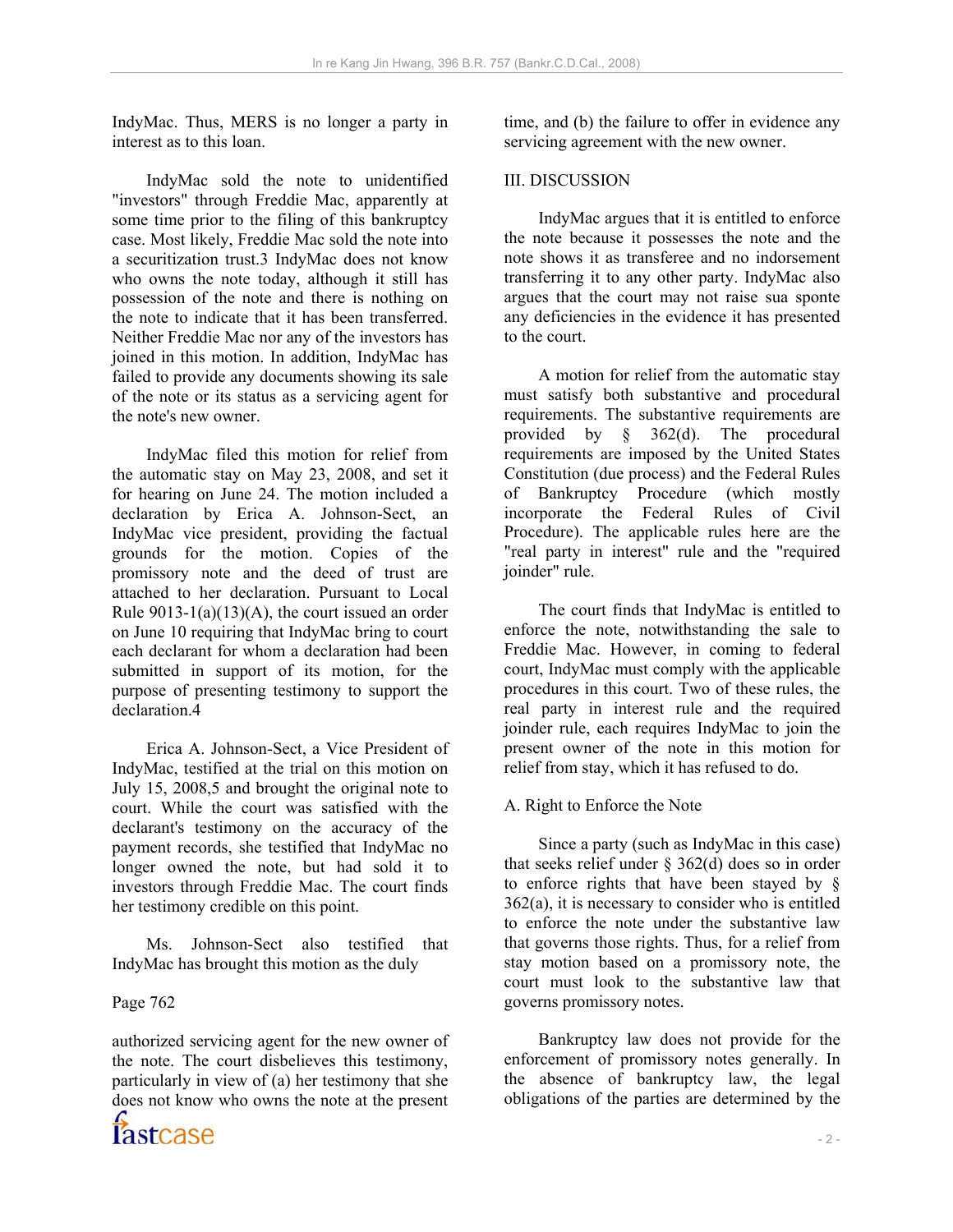applicable non-bankruptcy law, which is usually state law. See, e.g. Butner v. United States, 440 U.S. 48, 54-55, 99 S.Ct. 914, 59 L.Ed.2d 136 (1979).

 In the United States, the law of promissory notes is not unified at the federal level. Instead, each state has its own law on promissory notes. However, every state has adopted a version of the UCC to govern negotiable promissory notes. Thus, we turn to the California Commercial Code ("CComC"), the California version of the UCC.

1. Relevant Law of Negotiable Instruments

 The substantive California law that governs negotiable instruments is CComC Division 3 (the California version of UCC Article 3). See CComC § 3102(a). A negotiable instrument6 (or more briefly, for

### Page 763

Division 3 purposes, an "instrument")7 typically takes one of two forms: a promissory note (designated as a "note"), or a draft (such as a check).8 This case involves a note secured by a deed of trust.

 An instrument (including a secured note) may only be enforced by the "holder" of the note (with minor exceptions not relevant to this case). See CComC § 3301(a); UCC § 3-301(a). For an instrument payable to an identified person (such as the note in this case), there are two requirements for a person to qualify as a holder: (a) the person must be in possession of the instrument, and (b) the instrument must be payable to that person. See CComC § 1201(20); UCC § 1-201(20).

 The payee of an instrument may negotiate it by indorsing it and delivering it to another person, who then becomes its holder9 (and entitled to enforce it). Commercial Code § 3201 (UCC § 3-201) defines "negotiation" as follows:

 (a) "Negotiation" means a transfer of possession ... of an instrument by a person other



than the issuer to a person who thereby becomes its holder.

 (b) ... [I]f an instrument is payable to an identified person, negotiation requires transfer of possession of the instrument and its indorsement by the holder. If an instrument is payable to bearer, it may be negotiated by transfer of possession alone.

 A fundamental feature of negotiable instruments is that they are transferred by the delivery of possession, not by contract or assignment. The transfer of an instrument "vests in the transferee any right of the transferor to enforce the instrument...." CComC § 3203(b); UCC  $\S$  3-203(b). Thus, the right to enforce a negotiable instrument is only transferable by delivery of the instrument itself. CComC § 3203; UCC § 3-203.

 The transfer of a negotiable instrument has an additional requirement: the transferor must indorse the instrument to make it payable to the transferee. See CComC  $\S$  3205(a); UCC  $\S$  3-205(a). Alternatively, the transferor may indorse the instrument in blank, and thereby make It enforceable by anyone in its possession (much like paper currency). See CComC  $§$  3205(b); UCC § 3-205(b). If the transferor makes a transfer without indorsing the instrument, the transferee has a right to demand indorsement by the transferor. See CComC  $\S$  3203(c); UCC  $\S$  3- $203(c)$ .

2. Who May Enforce the Note in this Case

 IndyMac contends, and the court assumes without deciding, that the note

# Page 764

here at issue is a negotiable instrument, as defined in the CComC  $\S$  3104(a), (b) and (e). The note is on a standard printed form that is used in the finance industry for notes that are freely bought and sold in a manner inconsistent with treating it as a non-negotiable note. Thus IndyMac must be the holder of the note to entitle it to enforce the note (including bringing this relief from stay motion). Accord, In re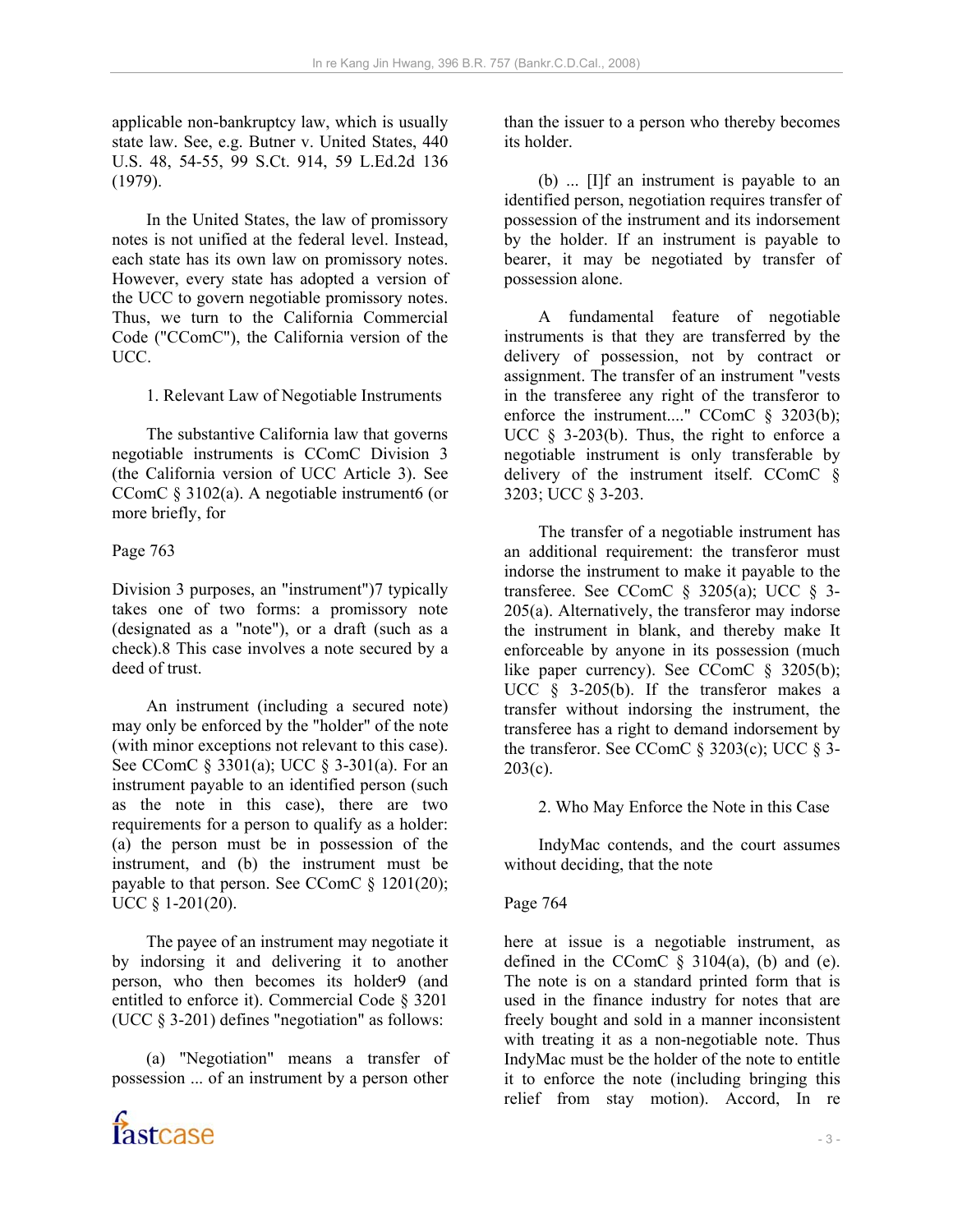Foreclosure Cases, 521 F.Supp.2d 650, 653 (S.D.Ohio 2007) ("To show standing ... the plaintiff must show that it is the holder of the note and the mortgage at the time the complaint was filed.").

 In this case, the note is payable to IndyMac (pursuant to its negotiation from Mortgageit to IndyMac), and IndyMac had possession of the note at the time that the motion was filed. Under these facts, IndyMac qualifies as the holder of the note.

 There is a second scenario, not supported by the evidence in this case, in which IndyMac would have a right to enforce the note. If IndyMac held the note on behalf of the new owner (Freddie Mac or its subsequent transferee), this would constitute possession by the new owner, and IndyMac would be entitled to seek relief from stay on the new owner's behalf (provided that it joined the new owner in the motion).10

 Notably, however, IndyMac does not contend that it holds the note as an agent on behalf of Freddie Mac or its transferee. Indeed, it is doubtful that IndyMac could make such a claim, because IndyMac does not know who owns the note. Thus, this argument is not available.

3. Sale of the Note to Freddie Mac

 In this case IndyMac sold the note to Freddie Mac, which in turn most likely sold it again as part of a securitization transaction. Insofar as the record before the court discloses, the owner of the note today is unknown.

 In this case, IndyMac has not delivered the note to Freddie Mac (or its successor): IndyMac still possesses the note. In addition, the note bears no indication of a transfer: it still shows IndyMac as the payee (pursuant to the indorsement from Mortgageit). In consequence, IndyMac remains the holder of the note and is entitled to enforce it under CComC § 3301(a) (UCC  $\S$  3-301(a)): the right to enforce the note has not yet passed to Freddie Mac or its successor owner of the note. This interpretation

of § 3203 is supported by Note 1, which states in relevant part:

 [A] person who has an ownership right in an instrument might not be a person entitled to enforce the instrument. For example, suppose X is the owner and holder of an instrument payable to X. X sells the instrument to Y but is unable to deliver immediate possession to Y. Instead, X signs a document conveying all of X's right, title, and interest in the instrument to Y. Although the document may be effective to give Y a claim to ownership of the instrument, Y is not a person entitled to enforce the instrument until Y obtains possession of the instrument. No transfer of the instrument occurs under Section 3203(a) until it is delivered to Y.

 An instrument is a reified right to payment. The right is represented by the instrument itself. The right to payment is transferred by delivery of possession of the instrument "by a person other than its issuer for the purpose of

#### Page 765

giving to the person receiving delivery the right to enforce the instrument."

 The foregoing makes it clear that no successor to IndyMac presently has a right to enforce the note, because IndyMac still has possession of the note.

 This raises the question of who, if anybody, is presently entitled to enforce the note in these circumstances. Two alternatives are available. First, there may be no entity that is entitled to enforce the note until its delivery to its new rightful owner is accomplished. Second, because IndyMac continues to possess the note, it may be entitled to enforce the note, even though the note is owned by another entity.

 There are good policy reasons for adopting the first alternative. Disabling the transferor from enforcing the note upon its sale to a new owner encourages the parties to complete the transaction by delivery of the instrument to the new owner. In the present configuration of the home mortgage industry, this policy can be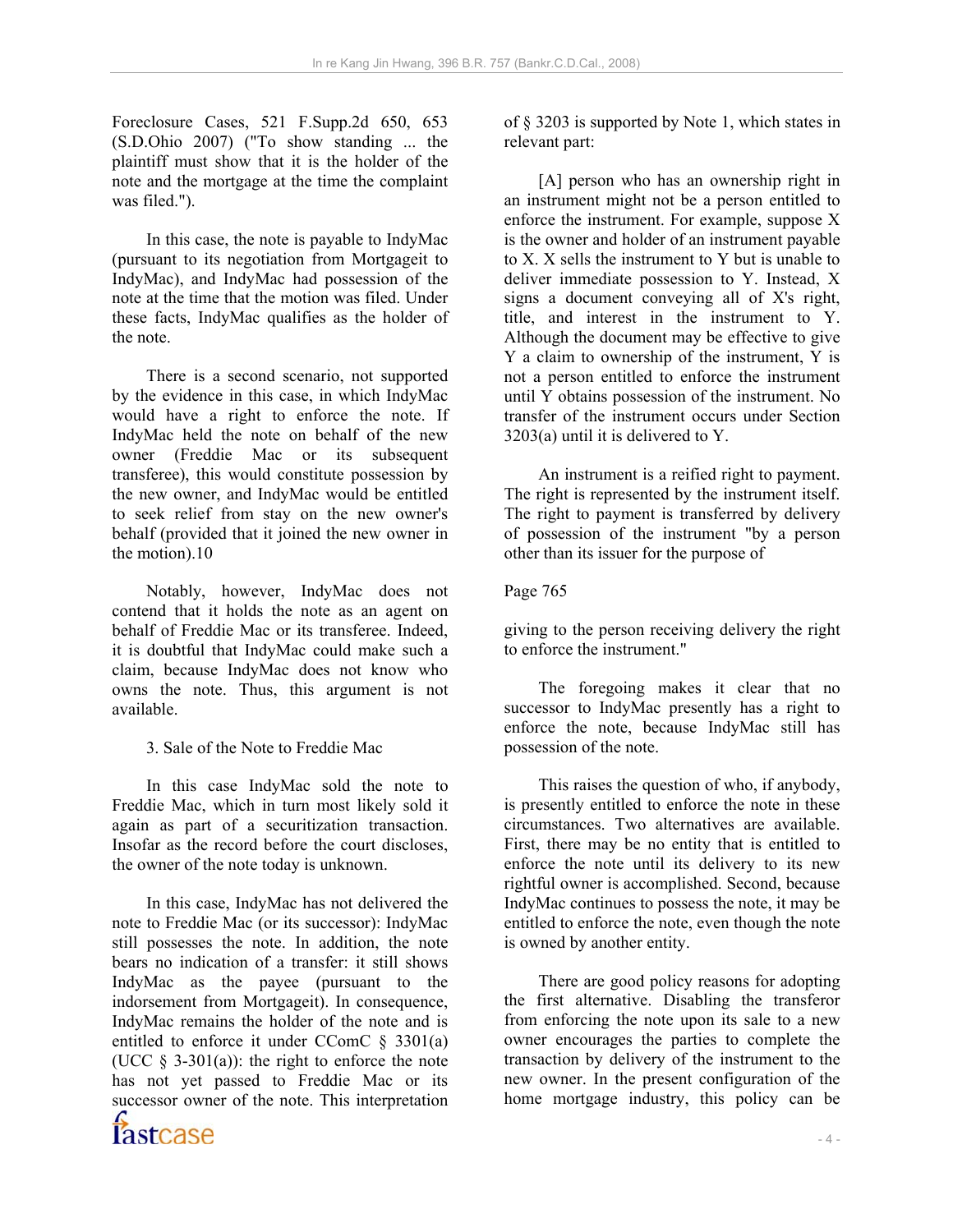important: it would discourage an apparently common practice in the secondary mortgage market of failure to deliver notes when they are sold, often numerous times, so that the possessor of the note may be far removed from the real owner of the note.

 The second alternative also has substantial policy support. A note supporting a home mortgage ought to be enforceable, and the homeowner should be required to make the payments owing. If the owner fails to pay, the markets rely on the ability of the noteholder to bring foreclosure proceedings to realize the value of the note. As the court in In re Foreclosure Cases stated: "This Court is well aware that entities who hold valid notes are entitled to receive timely payments in accordance with the notes. And, if they do not receive timely payments, the entities have the right to seek foreclosure on the accompanying mortgages." 521 F.Supp.2d at 654.

 Interposing a hiatus on the right to foreclose (apart from the automatic stay resulting from the filing of a bankruptcy case) interferes with the security of lenders in the home mortgage market. In addition, the noteholder is in position to cancel the note upon payment and to deliver the canceled note to the obligor.

 IndyMac cites no case holding that, after selling (but not delivering) a secured note to an unrelated third party, the seller is entitled to enforce the note for its own account. The court's independent research has discovered two such cases, both involving transfers to corporations wholly owned by the sellers: Edwards v. Mesch, 107 N.M. 704, 763 P.2d 1169 (1988); Spears v. Sutherland, 37 N.M. 356, 23 P.2d 622 (1933).11 Both cases involved transfers to corporations owned by the sellers (100% in the Edwards case; 95% in the Spears case). The sale of a note to an unrelated third party, as in this case, is a very different situation.

 In the court's view, the second alternative is the better view: the holder of a note is entitled to enforce it, notwithstanding sale of the note to



another party, until the note is delivered to the purchaser (after indorsement, if appropriate). This assures that, notwithstanding the sale of the note and the failure to deliver the note pursuant to the sale, a holder exists that may enforce the note against the obligor. Thus, the court holds that, notwithstanding the sale of the note, IndyMac remains the holder of the note and is entitled to enforce it.

### Page 766

 The debtor is not at risk in making payments on the note to IndyMac instead of the owner of the note. CComC  $\S$  3602 (UCC  $\S$  3-602) provides that any payment to a "person entitled to enforce the instrument" must be credited against the note, even if the debtor knows that a different party is claiming ownership of or an interest in the note.12

### B. Real Party in Interest

 IndyMac's substantive right to enforce the note, as the holder, does not dispose of the motion before the court. In coming to federal court to enforce this right, IndyMac must comply with the applicable procedures of federal court. Two such procedures stand in the way of granting the motion for relief from stay in this case. The first procedural problem arises from the real party in interest rule.

 Rule 17 of the Federal Rules of Civil Procedure provides: "An action must be prosecuted in the name of the real party in interest."13 The purpose of this rule is to require that an action be brought "in the name of the party who possesses the substantive right being asserted under the applicable law...." 6A WRIGHT, MILLER & KANE, FEDERAL PRACTICE AND PROCEDURE: CIVIL 2d § 1541 (1990) ("WRIGHT").

 The analysis making the real party in interest rule applicable to relief from stay motions is complex. Rule 4001 provides: "A motion for relief from an automatic stay ... shall be made in accordance with Rule 9014," which provides procedural rules for contested matters. Rule 9014 provides, in turn, that many of the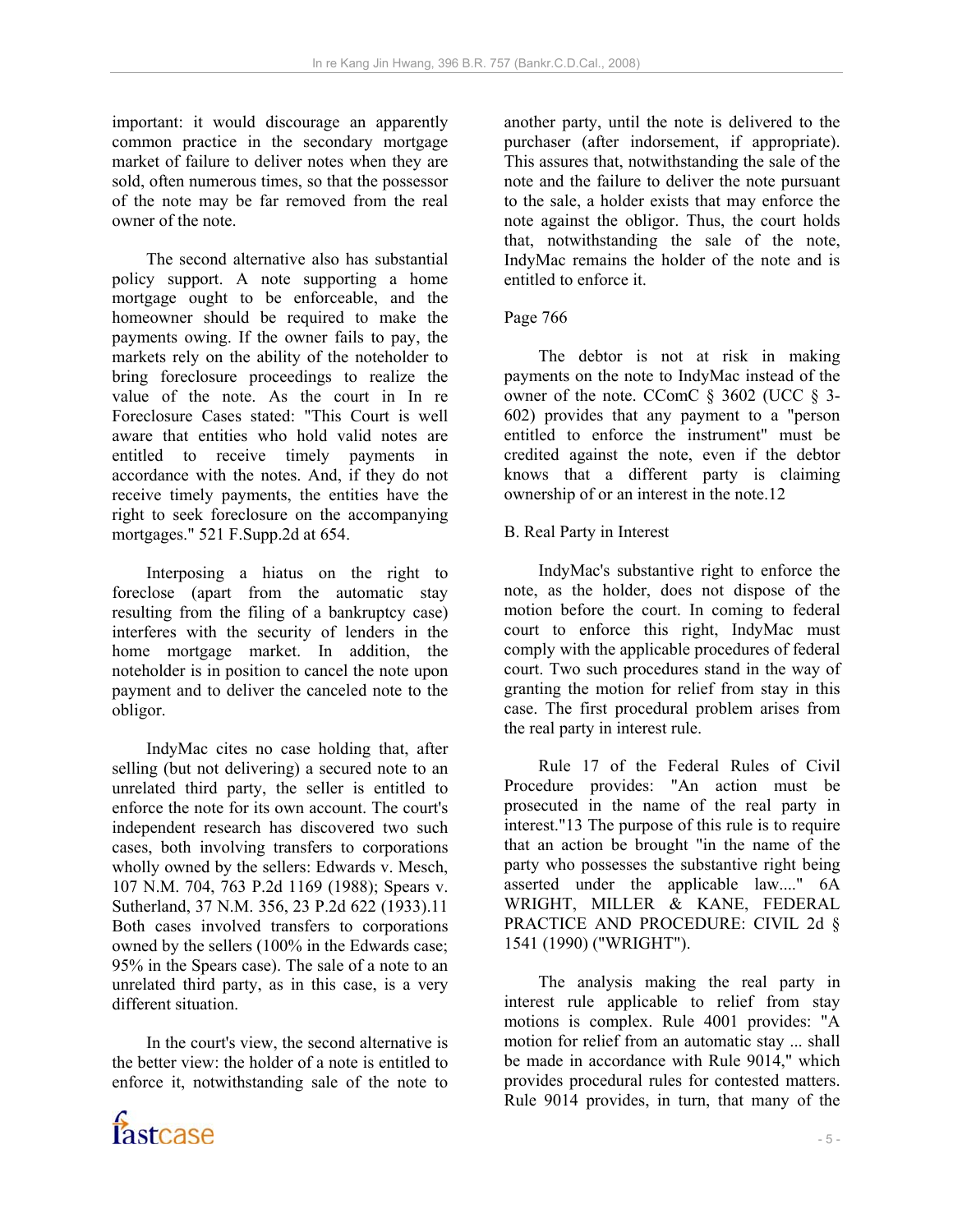rules for adversary proceedings apply (with exceptions not relevant here) to contested matters. Among the adversary proceedings rules incorporated by reference in Rule 9014 is Rule 7017, which provides: "Rule 17 F.R.Civ.P. applies in adversary proceedings...." We thereby arrive at IndyMac's obligation to comply with Rule 17. Thus, a party that seeks relief from stay must be a "real party in interest."

# 1. Real Party in Interest After Securitization

 If a loan has been securitized, the real party in interest is the trustee of the securitization trust, not the servicing agent. See LaSalle Bank N.A. v. Nomura Asset Capital Corp., 180 F.Supp.2d 465, 469-71 (S.D.N.Y.2001) ("LaSalle-Nomura"); accord, LaSalle Bank N.A. v. Lehman Bros. Holdings, Inc., 237 F.Supp.2d 618, 631-34 (D.Md.2002) ("LaSalle-Lehman"). This rule does not turn on who is in possession of the note.

 In the LaSalle-Nomura case, the bank brought an action against Nomura Asset Capital Corp., the asset securitization trustee, "as Trustee for Certificate Holders of

# Page 767

Asset Securitization Corporation Commercial Mortgage Pass-Through Certificates, Series 1997-D5." Defendants moved to dismiss, in part on the grounds that the real party in interest, pursuant to Rule 17, was the mortgage servicer. In denying the motion, the court found that the real party in interest was the trustee of the trust (the plaintiff in the case), and not its loan servicer (which had not been joined in the litigation). LaSalle-Nomura, 180 F.Supp.2d at 469-71.

 The only reported opinion discovered that disagrees with this conclusion is In re Tainan, 48 B.R. 250 (Bankr.E.D.Pa.1985), an early case that gives no analysis for its conclusion that a servicing agent is a real party in interest in seeking relief from the automatic stay. See id. at 252. The court finds the Tainan case unpersuasive.



 If the note is part of a securitization, the burden of joining the owner of the note is not substantial. A securitization typically involves the creation of a trust, the appointment of a trustee, a transfer to the trust of some ten thousand secured real estate notes (such as the one involved in this case) and the sale of interests in the trust to a substantial number of investors. See generally, Katherine Porter, Mistake and Misbehavior in Bankruptcy Mortgage Claims, 87 TEX. L.REV. (2008). The trustee of the trust is authorized, pursuant to trust law, to act on behalf of the trust. Thus only the trustee, and not the investors, should be joined as the owner of the note at issue. Indeed, this is exactly what happened in both LaSalle-Nomura and LaSalle-Lehman.

 The right to enforce a note on behalf of a noteholder does not convert the noteholder's agent into a real party in interest. "As a genera! rule, a person who is an attorney-in-fact or an agent solely for the purpose of bringing suit is viewed as a nominal rather than a real party in interest and will be required to litigate in the name of his principal rather than in his own name." 6A WRIGHT § 1553. Consequently, even if the court had found that a proper agency relationship exists between the holder of the note and the party seeking to enforce its security, this does not excuse the agent from the requirement that an action be prosecuted in the name of the noteholder, who is the real party in interest. FED.R.CIV.P. 17(a)(1). Thus, even if IndyMac is the loan servicer for the unidentified owner of the note here at issue (a fact that IndyMac has failed to prove), it is not the real party in interest that is required to bring the motion before the court.15

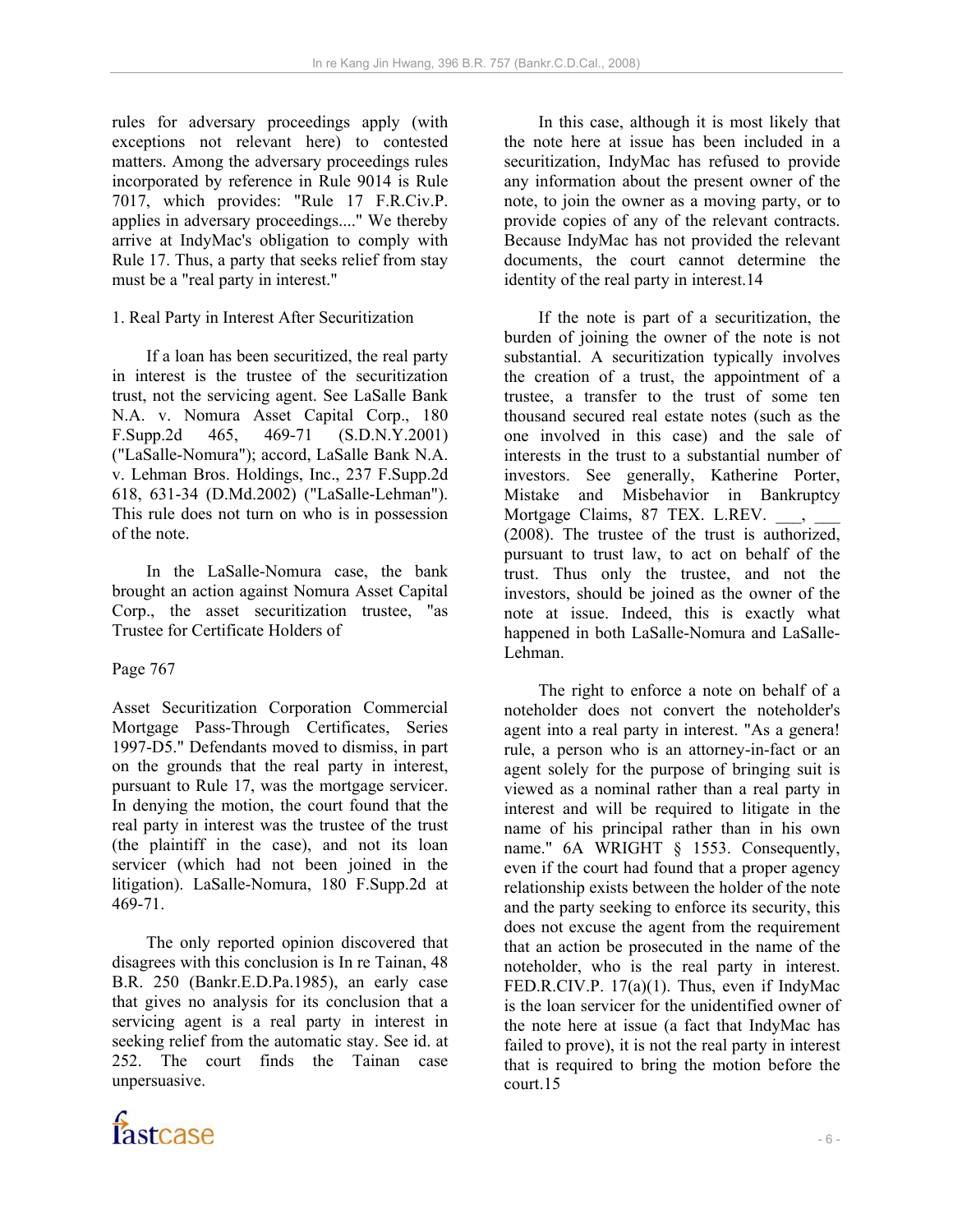The court concludes that the real party in interest has not joined in the motion before the court. Indeed, neither the court nor IndyMac even knows who the real party in interest is. Pursuant to Rule  $17(a)(3)$ , the court must give IndyMac a reasonable amount of time to accomplish this joinder. Despite two continuances

### Page 768

(totaling more than two months) to accomplish this joinder, IndyMac has refused to join the owner of the note in this motion. Thus, the motion must be denied on these grounds.

2. Contrast of "Real Party in Interest" with "Party In Interest" and Standing

 The concepts of "party in interest" and "standing" are frequently confused with the concept of "real party in interest." This confusion is reflected in the papers before the court, and occasionally in the case law, These concepts are quite different form the concept of real party in interest. Furthermore, there is no doubt in this case that while IndyMac is not the real party in interest (that must join in the motion) it both has standing and is a party in interest.

### a. Party In Interest

 "Party in interest" is a very broad concept in bankruptcy. It includes the debtor, creditors, employees, officers of a corporation, professionals active in the case, and many others. In general, a party in interest, in the bankruptcy context, is anyone who is entitled to express a view with respect to a matter before the court. Several opinions have held that a real estate loan servicer is a party in interest with respect to the enforcement of a loan. See, e.g., Greer v. O'Dell, 305 F.3d 1297, 1302-03 (11th Cir.2002).

### b. Standing

 It is important to distinguish the "real party in interest" requirement from the "standing" requirement. Standing is constitutional



requirement, grounded in Article III of the U.S. **Constitution** 

i. The Standing Requirement

 The U.S. Supreme Court has stated the standing requirement as follows: "To qualify for standing, a claimant must present an injury that is concrete, particularized, and actual or imminent; fairly traceable to the defendant's challenged behavior; and likely to be redressed by a favorable ruling." Davis v. Fed. Election Comm'n, \_\_\_ U.S. \_\_\_\_, 128 S.Ct. 2759, 2768, 171 L.Ed.2d 737 (2008).

 Standing is a "threshold question in every federal case, determining the power of the court to entertain the suit." Warth v. Seldin, 422 U.S. 490, 95 S.Ct. 2197, 45 L.Ed.2d 343 (1975). Hence, "a defect in standing cannot be waived; it must be raised, either by the parties or by the court, whenever it becomes apparent." U.S. v. AVX Corp., 962 F.2d 108, 116 n. 7 (1st Cir.1992).

 The inquiry into standing "involves both constitutional limitations on federal-court jurisdiction and prudential limitations on its exercise." Warth v. Seldin, 422 U.S. 490, 498, 95 S.Ct. 2197, 45 L.Ed.2d 343 (1975). "In its constitutional dimension, standing imports justiciability: whether the plaintiff has made out a `case or controversy' between himself and the defendant within the meaning of Art. III," Id.

 Apart from this minimum constitutional mandate, the Supreme Court recognizes other limits on the class of persons who may invoke the courts' decisional remedial powers. Id. at 499, 95 S.Ct. 2197. These prudential limitations are self-imposed rules of judicial restraint, and principally concern whether the litigant (1) asserts the rights and interests of a third party and not his or her own, (2) presents a claim arguably failing outside the zone of interests protected by the specific law invoked, or (3) advances abstract questions of wide public significance essentially amounting to generalized grievances more appropriately addressed to the representative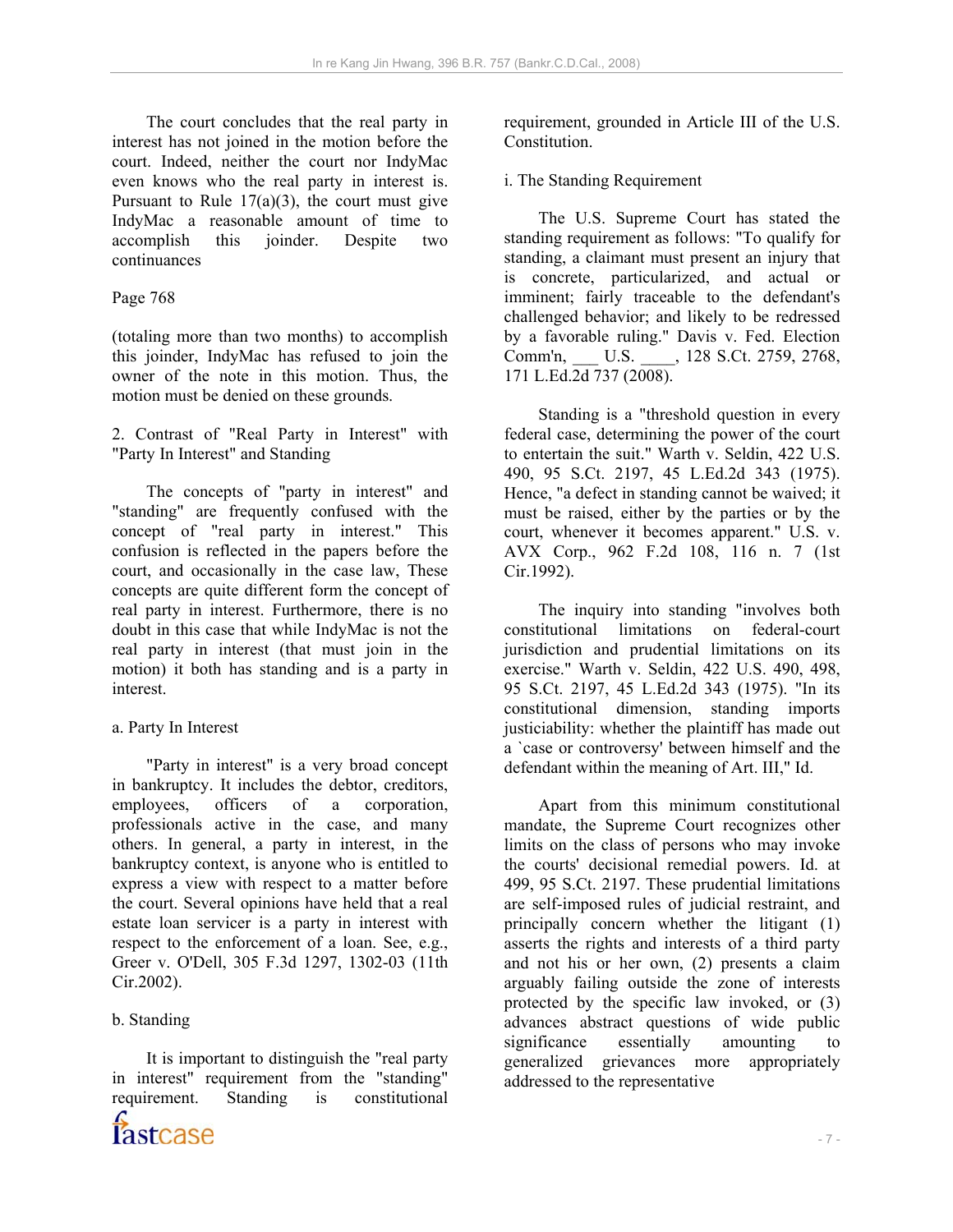### Page 769

branches. See In re Newcare Health Corp. 244 B.R. 167, 170 (1st Cir. BAP 2000).

ii. Contrast with Real Party in Interest

 In the context of relief from the automatic stay, the requirements of standing and real party in interest are often confused because of the similarity in language between § 362(d) and Rule 17 of the Federal Rules of Civil Procedure. Section 362(d) provides that relief from stay shall be granted "[0]n request of a party in interest." This is a substantive requirement, and it is relatively broad: many parties are parties in interest for the purposes of  $\S$  362(d). IndyMac rightly argues that it qualifies as a party in interest for this motion.

 The "real party in interest" requirement, on the other hand, is generally regarded as one of many "prudential" considerations that have been "judicially engrafted onto the Article III requirements for standing." See, e.g., In re Village Rathskeller, 147 B.R. 665, at 668 (Bankr. S.D.N.Y.1992). To obtain relief in federal court, a party must meet both the constitutional requirements (standing) and the prudential requirements (including real party in interest). Morrow v. Microsoft Corp., 499 F.3d 1332, 1339 (Fed.Cir.2007); see also Village Rathskeller, Inc., 147 B.R. at 668 (citing Warth v. Seldin, 422 U.S. 490, 498, 95 S.Ct. 2197, 45 L.Ed.2d 343 (1975) for the proposition that "[t]he concept of standing subsumes a blend of constitutional requirements and prudential considerations"). A party may have standing having suffered an "injury in fact"— but this may not make it the real party in interest. See, e.g., Whelan v. Abell, 953 F.2d 663, 672 (D.C.Cir.1992). Conversely, a party may be the real party in interest, but lack standing. See, e.g., Davis v. Yageo Corp., 481 F.3d 661 (9th Cir.2007).

 $-8$  - Given that IndyMac has possession of the note here at issue, no detailed analysis is required to show that it clearly meets the standing requirements. Accord, In re Conde-Dedonato, 391 B.R. 247, 250-51

(Bankr.E.D.N.Y.2008) (standing to file a proof of claim).

 This case is thus different from In re Hayes, 393 B.R. 259 (Bankr.D.Mass.2008), where the movant seeking relief from stay failed to show that it ever had any interest in the note at issue. In that case, the court found that the movant lacked standing altogether to bring the motion because it failed to show that the note was ever transferred to it, and thus it had no rights of its own to assert. See id. at 266-68; accord, In re Maisel, 378 B.R. 19, 20-22 (Bankr.D.Mass.2007) (denying standing where movant did not acquire note until after filing motion for relief from stay).

3. Sua Sponte Raising of Real Party in Interest Issue

 IndyMac argues that it is improper for the court to raise sua sponte the issue of whether IndyMac is the real party in interest for this motion. The court overrules this objection.

 The governing principle on this issue was articulated more than sixty years ago by Judge Learned Hand, perhaps the most distinguished U.S. jurist who never sat on the U.S. Supreme Court. Judge Hand stated: "A judge is more than a moderator; he is charged to see that the law is properly administered, and it is a duty which he cannot discharge by remaining inert." United States v. Marzano, 149 F.2d 923, 925 (2d Cir.1945).

 The continuing vitality of this principle is shown in In re Bear Stearns High-Grade Structured Credit Strategies Master Fund, Ltd., 389 B.R. 325, 335 (S.D.N.Y.

# Page 770

2008), where the district court quoted this statement from Judge Learned Hand in rejecting a similar attack on the bankruptcy court's sua sponte raising the issue of the qualification of a foreign debtor to obtain recognition of a foreign proceeding under § 1517. The district court specifically approved the bankruptcy court's procedure in requiring an evidentiary hearing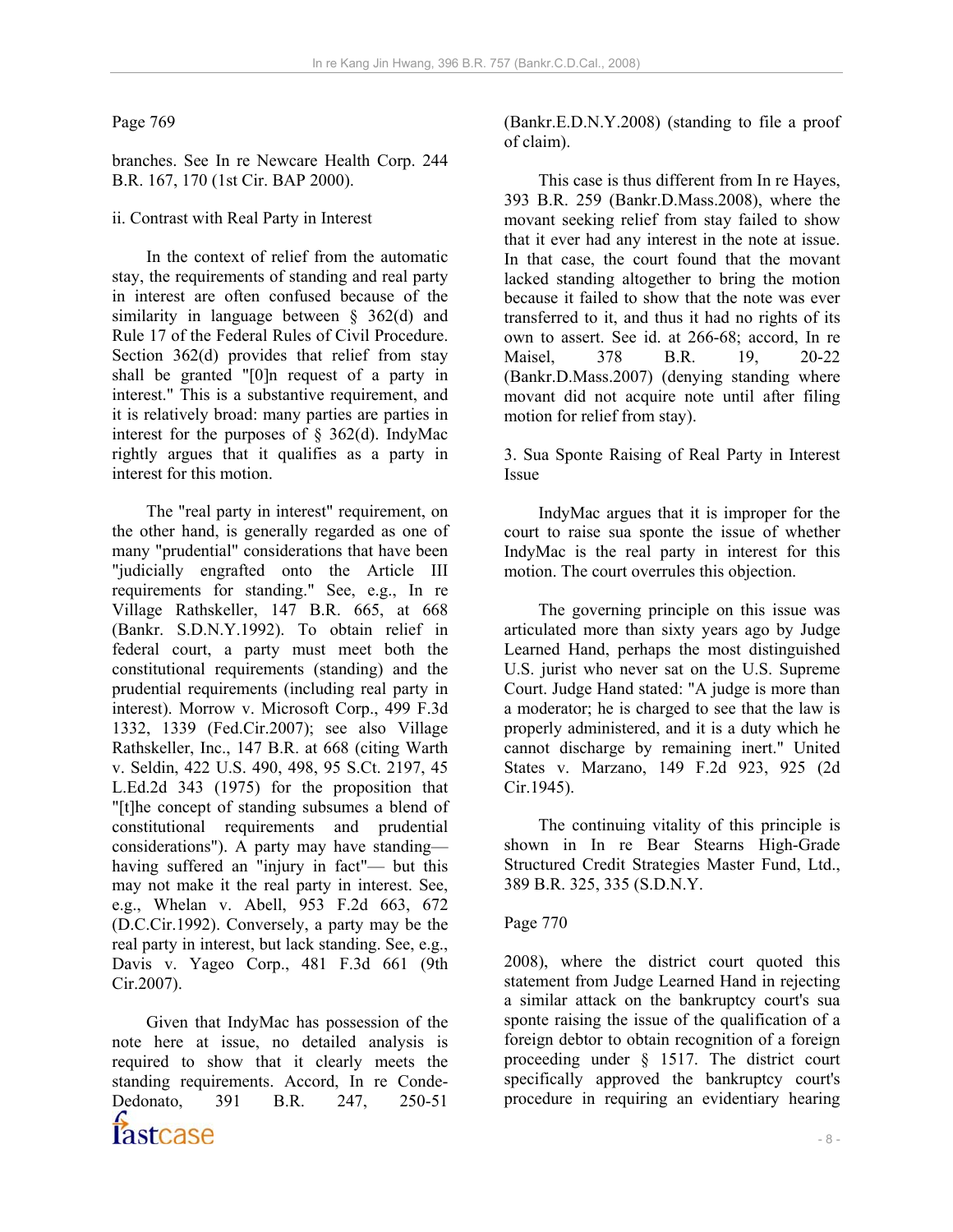sua sponte (as the court has done in this case), pursuant to which the bankruptcy court had found that the evidence was insufficient to show that the foreign proceeding qualified for recognition as either a main proceeding or a non-main proceeding.

 The propriety of the court's raising sua sponte the real party in interest qualifications of IndyMac is specifically supported in addition by the only circuit court decision to address this issue, Weissman v. Weener, 12 F.3d 84, 85-86 (7th Cir.1993), which affirmed the district court's raising sua sponte the Rule 17 issue. IndyMac concedes that this is the Seventh Circuit rule.

 IndyMac contends that there is a split among the circuits on this issue, and that the Sixth Circuit has adopted the opposite view in an ancient case, Kardo Co. v. Adams, 231 F. 950 (6th Cir.1916). However, IndyMac (and perhaps the Weissman court as well) have misread the Kardo case. The issue in Kardo, which the trial court raised sua sponte, was quite different: whether the corporate plaintiff was in fact a corporation at all, and thus had capacity to sue, in light of its apparently defective incorporation under Ohio law. The circuit court found that the defendant could not raise the lack of corporate status as a defense, under the facts of the case. See id. at 959-72.

 The circuit court's additional comment in Kardo, that the corporation was the real party in interest, is given no analysis at all (after fourteen pages of analysis of the plaintiffs corporate status), and is purely dicta. In addition, the court made no reference at all to Equity Rule 37 (the predecessor of Rule 17), which contained the "real party in interest" language now found in Rule 17. This court concludes that the Sixth Circuit's reference to "real party in interest" in Kardo is a different concept from that found in Rule 17, and is of no relevance in this case.

C. Required Joinder of Parties

 $-9$  - Rule 17 is not the end of the procedural difficulties before the court. Movant must also comply with the joinder requirements of Rule 19

by bringing before the court every person with an interest in the note.

 Rule 17 must be interpreted together with Rule 19, which requires the joinder of parties in appropriate circumstances. See 6A WRIGHT § 1543. IndyMac fails to satisfy the required joinder of parties rule in this case.

 Joinder of a person under Rule 19 is required whenever nonjoinder would produce one of the following effects: (a) nonjoinder prevents complete relief from being accorded among those who are parties to the action; (b) the absentee claims an interest relating to the subject matter of the action and is so situated that disposing of the matter in that person's absence may (i) as a practical matter impair or impede that person's ability to protect the interest, or (ii) leave an existing party subject to a substantial risk of incurring double, multiple or otherwise inconsistent obligations because of that party's interest.16 The

Page 771

purpose of Rule 19 is "to bring before the court all persons whose joinder would be desirable for a just adjudication" of the matter before the court. 7 WRIGHT § 1604.

It is the  $(b)(i)$  alternative that applies in this case. Proceeding with relief from stay without the joinder of the owner of the note makes it impossible (and impractical) to protect the interest of the real owner with respect to the note here at issue. Indeed, the protection of its interest is particularly problematic, given that the FDIC has taken over IndyMac, and the real owner may be reduced to making a claim in the IndyMac receivership instead of collecting on the note.

 Unlike Rule 7017 (incorporating the Rule 17 real party in interest rule), Rule 7019 (incorporating Rule 19 by reference) is not applicable automatically to contested matters (including relief from stay motions) in a bankruptcy case. However, after specifying the Part VII rules that apply automatically to contested matters, Rule 9014(c) states: "The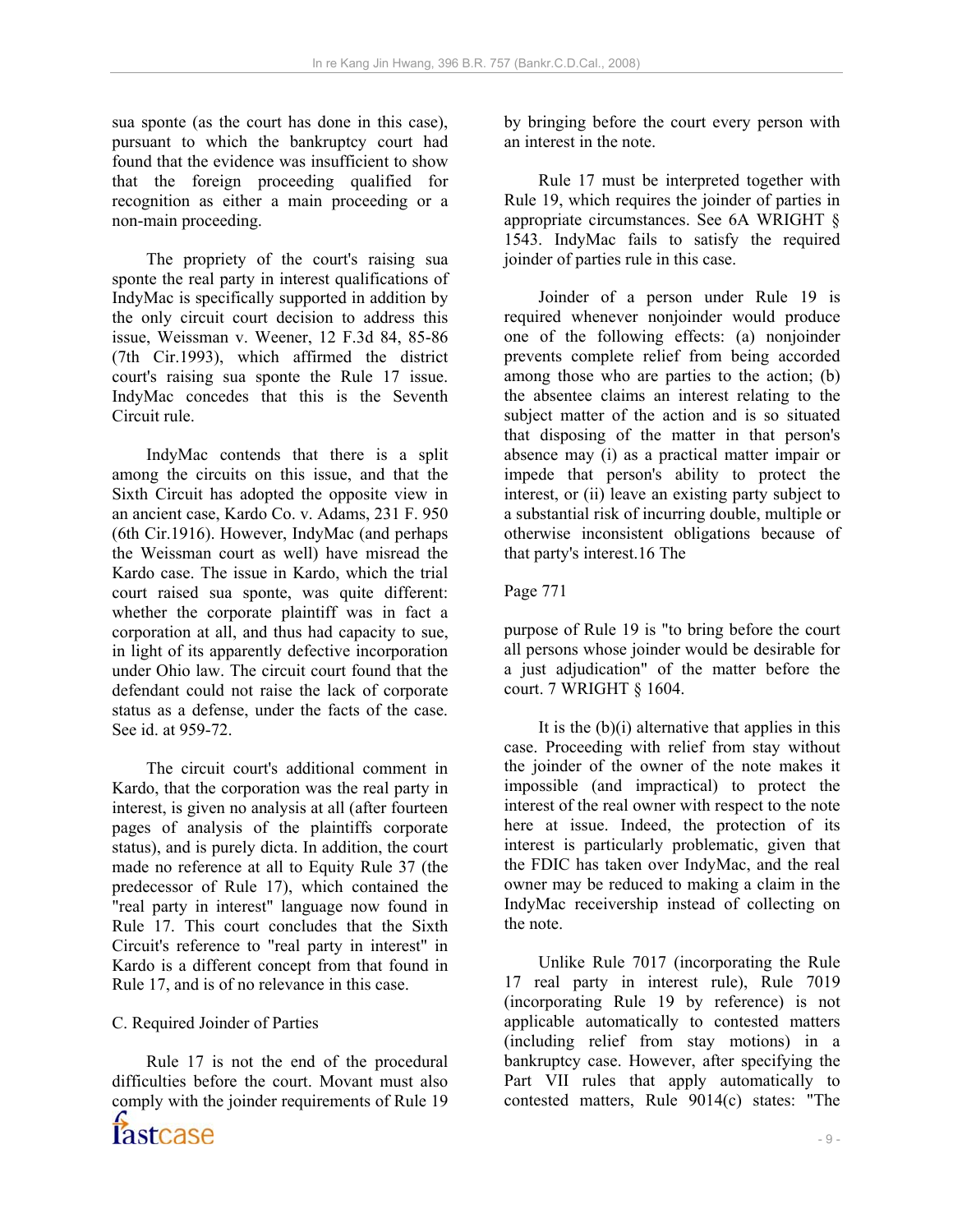court may at any stage in a particular matter direct that one or more of the other rules in Part VII shall apply." In this case, the court has directed that Rule 7019 applies to this motion for relief from stay.17

 There is no precise formula for determining whether a particular non-party must be joined under Rule 19(a). The application of the rule turns on the facts of the individual case in light of the general policies of (a) avoiding multiple litigation, (b) providing the parties with complete and effective relief in a single action, and (c) protecting the absent persons form the

### Page 772

possible prejudicial effect of deciding the case without them. 7 WRIGHT § 1604.

 IndyMac gives no explanation for its failure to join the owner of the note in this motion. The likely reason is that IndyMac does not know who the owner is, and thus cannot have any authority to join the owner voluntarily. If IndyMac were the duly authorized loan servicer for the owner, the servicing agreement would presumably authorize IndyMac to join the owner of the note in this motion, and the problem would disappear. If the servicing agreement did not grant this authority, IndyMac should have obtained authority from the owner to join the owner as a movant in this case.

 Consequently, if a loan servicer wishes to seek relief from the automatic stay, either as agent or nominee of the noteholder, the servicer may do so only if the noteholder either joins or ratifies the motion. Absent joinder or ratification, the noteholder must substitute into the servicer's place, and prosecute the motion on its own. See Fed.R.Civ.P. 17(a)(3).18

 If the servicer has mistakenly failed to seek relief in the noteholder's name, the court must allow a reasonable time for the noteholder to join or substitute into the action. Id. As stated above, the court has given IndyMac more than two months to join the owner of the note, and IndyMac has failed and refused to do so.

## IV. CONCLUSION

 In conclusion, the court finds upon reconsideration that IndyMac is entitled to enforce the secured note here at issue. However, it must satisfy the procedural requirements of federal law in seeking relief from the automatic stay for this purpose. These requirements include joining the owner of the note on two separate grounds: it is the real party in interest under Rule 17, and it is a required party under Rule 19.

 Because IndyMac has failed and refused to join the owner of the secured note, the motion for relief from stay is denied.

---------------

Notes:

1. Unless otherwise indicated, all chapter, section and rule references are to the Bankruptcy Code, 11 U.S.C.A. §§ 101-1532 (West 2008) and to the Federal Rules of Bankruptcy Procedure, Rules 1001-9036.

2. MERS, Inc. is an entity whose sole purpose is to act as mortgagee of record for mortgage loans that are registered on the MERS System. This system is a national electronic registry of mortgage loans, itself owned and operated by MERS, Inc.'s parent company, MERSCORP, Inc.

3. See, e.g., James R. Barth et al., A Short History of the Subprime Mortgage Market Meltdown 5 fig.2 (Milken Institute 2008), available at http://www.mi lkeninstitute.org/publications/ publications.taf?function= detail & ID=38801038 & cat=Papers (showing that approximately 85% of all home mortgages originated in 2006 and 2007 were securitized).

4. The court requires such testimony because it has found that numerous declarants in relief from stay motions are not competent to testify as to the information included in their declarations. See, e.g., In re Vargas, 393 B.R. 701, 2008 WL 4200129 (Bankr.C.D.Cal.2008) (finding that the

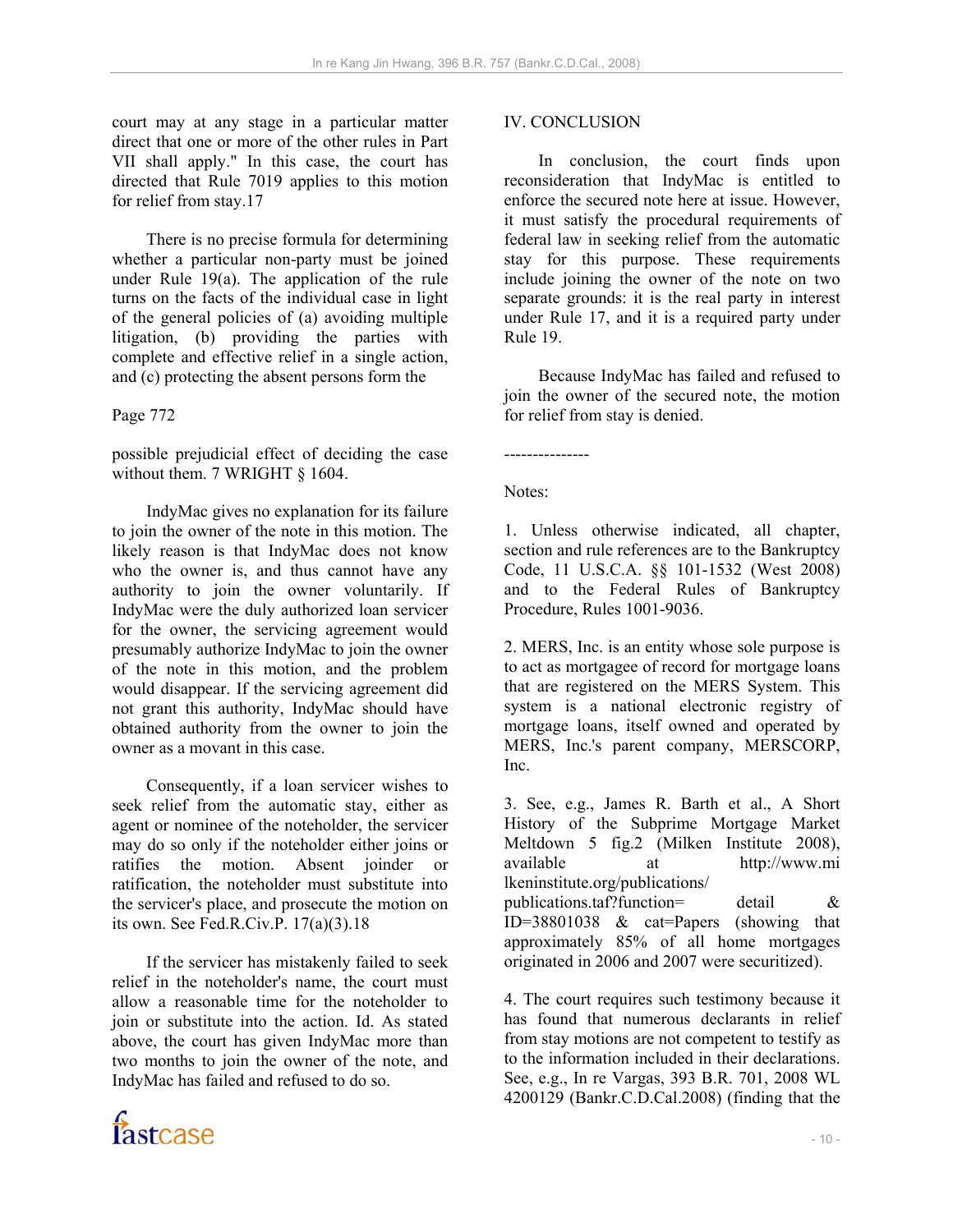declarant was a low level clerk who was not competent to provide any relevant testimony contained in his declaration).

5. The hearing was continued from June 28 to July 15 at movant's request, because Ms. Johnson-Sect was not available to testify on June 28.

6. "Negotiable instrument" is defined in § 3104(a) (UCC  $\S$  3-104) as follows (with certain exceptions not relevant in this case):

 (a) "[N]egotiable instrument" means an unconditional promise or order to pay a fixed amount of money, with or without interest or other charges described in the promise or order, if it is all of the following:

 (1) Is payable to bearer or to order at the time it is issued or first comes into possession of a holder.

 (2) Is payable on demand or at a definite time.

 (3) Does not state any other undertaking or instruction by the person promising or ordering payment to do any act in addition to the payment of money, but the promise or order may contain (i) an undertaking or power to give, maintain, or protect collateral to secure payment, (ii) an authorization or power to the holder to confess judgment or realize on or dispose of collateral, or (iii) a waiver of the benefit of any law intended for the advantage or protection of an obligor.

7. For the purposes of Division 3, "[instrument means a negotiable instrument." Id. § 3104(b) (internal quotations omitted).

8. See id. § 3104(e); see also cmt. 4: "Instruments are divided into two general categories: drafts and notes." Negotiable instruments also include cashiers checks, teller's checks, money orders, travelers checks and certificates of deposit.

9. In some circumstances, the transferee may obtain better rights than the transferor, by virtue

of being a holder in due course. See CComC § 3305(b); UCC § 3-305(b). No such issue arises in this case.

10. In this scenario, Freddie Mac (or the note's true owner) would have to join as a moving party. See infra.

11. Spears was decided in 1933, long before the drafting of the UCC that governs this case.

12. CComC § 3602(a) provides in relevant part:

 [A]n instrument is paid to the extent payment is made (i) by or on behalf of a party obliged to pay the instrument, and (ii) to a person entitled to enforce the instrument. To the extent of the payment, the obligation of the party obliged to pay the instrument is discharged even though payment is made with knowledge of a claim to the instrument under Section 3-306 by another person.

13. Rule 17 provides in relevant part:

(a) Real Party in Interest.

 (1) Designation in General. An action must be prosecuted in the name of the real party in interest....

(3) Joinder of the Real Party in Interest.

 The court may not dismiss an action for failure to prosecute in the name of the real party in interest until, after an objection, a reasonable time has been allowed for the real party in interest to ratify, join, or be substituted into the action. After ratification, joinder, or substitution, the action proceeds as if it had been originally commenced by the real party in interest.

14. Cf. In re Viencek, 273 B.R. 354, 357-59 (Bankr.N.D.N.Y.2002) (requiring that servicing agent amend a proof of claim to identify the owner of the claim).

15. Counsel for IndyMac has failed even to mention either LaSalle case in any of the three briefs that it has filed in this matter, and has thus forfeited the right to attempt to distinguish them.